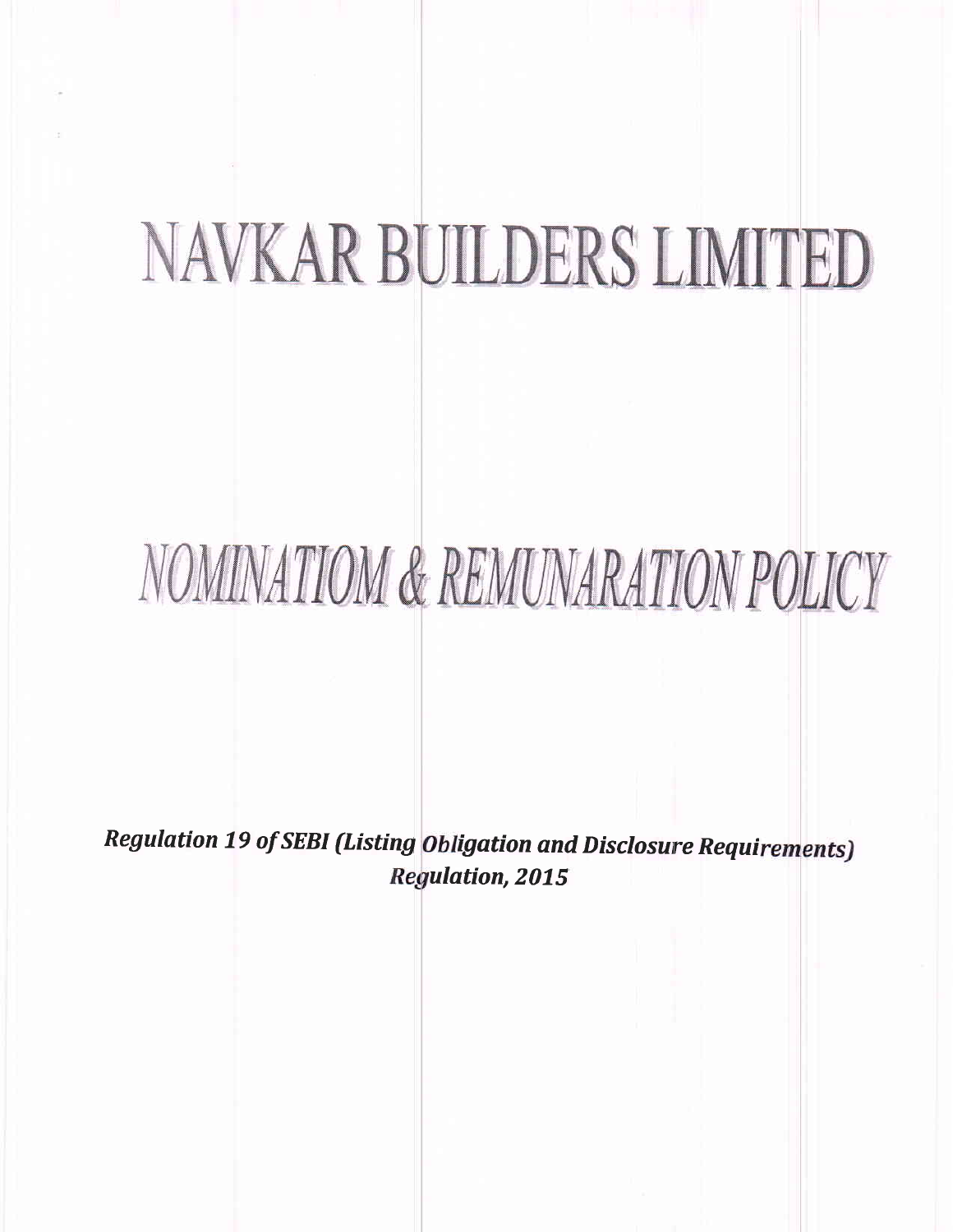#### 1. INTRODUCTION

## Part D of Schedule II of SEBI (Listing obligations and disclosure requirements) Regulation, 2015 provides that:

"The Nomination and Remuneration Committee shall formulate the criteria for determining qualifications, positive attributes and independence of directors and recommend to the Board, a policy, relating to the remuneration for the directors, key managerial personnel and other employees."

#### Section 178(2)  $\&$  (3) of the Companies Act, 2013 provides that:

"The Nomination and Remuneration Committee shall identifil persons who are qualified to become directors and who may be appointed in senior management in accordance with the riteria laid down, recommend to the board of directors their appointment and removal and shall carry out evaluation of evely director's performance."

Therefore, to ensure compliance with the aforesaid Act, and Regulations, the Nomination and Remuneration Committee (the 'Committee') the Board of directors of Navkar Builders Limited' (the 'Company') has formulated a Nomination and Remuneration Policy (the 'Policy').

#### 2. OBJECTIVE

The objective of this Policy is to formulate the criteria for determining qualifications, positive attributes and independence for the appointment of a Director (Executive/Non-Executive/Independent) and recommend to the Board policy relating to the remuneration of the Directors, Key Managerial Personnel and other employees.

The policy reflects the Company's objectives for good corporate governance as well as sustained long - term value creation for shareholders.

#### **3. DEFINITIONS**

'Company' means "Navkar Builders Limited"

'Committee' means 'Nomination and Remuneration Committee' as constituted by board from time to time.

'Regulations' means 'SEBI (Listing obligations and disclosure requirements] Regulation,  $2015'$ 

'Policy' means 'this policy'.

#### 'Key Managerial Personnel' means

- Chief Executive Officer or Managing Director or the Manager,
- -Whole time director
- Chief financial Officer
- Company secretary.
- And such other officer as may be prescribed under the Act from time to time.

'Senior Management Personnel' (SMP) means personnel of the Company who are members of the core management team, excluding Board of Directors and are one level below the Executive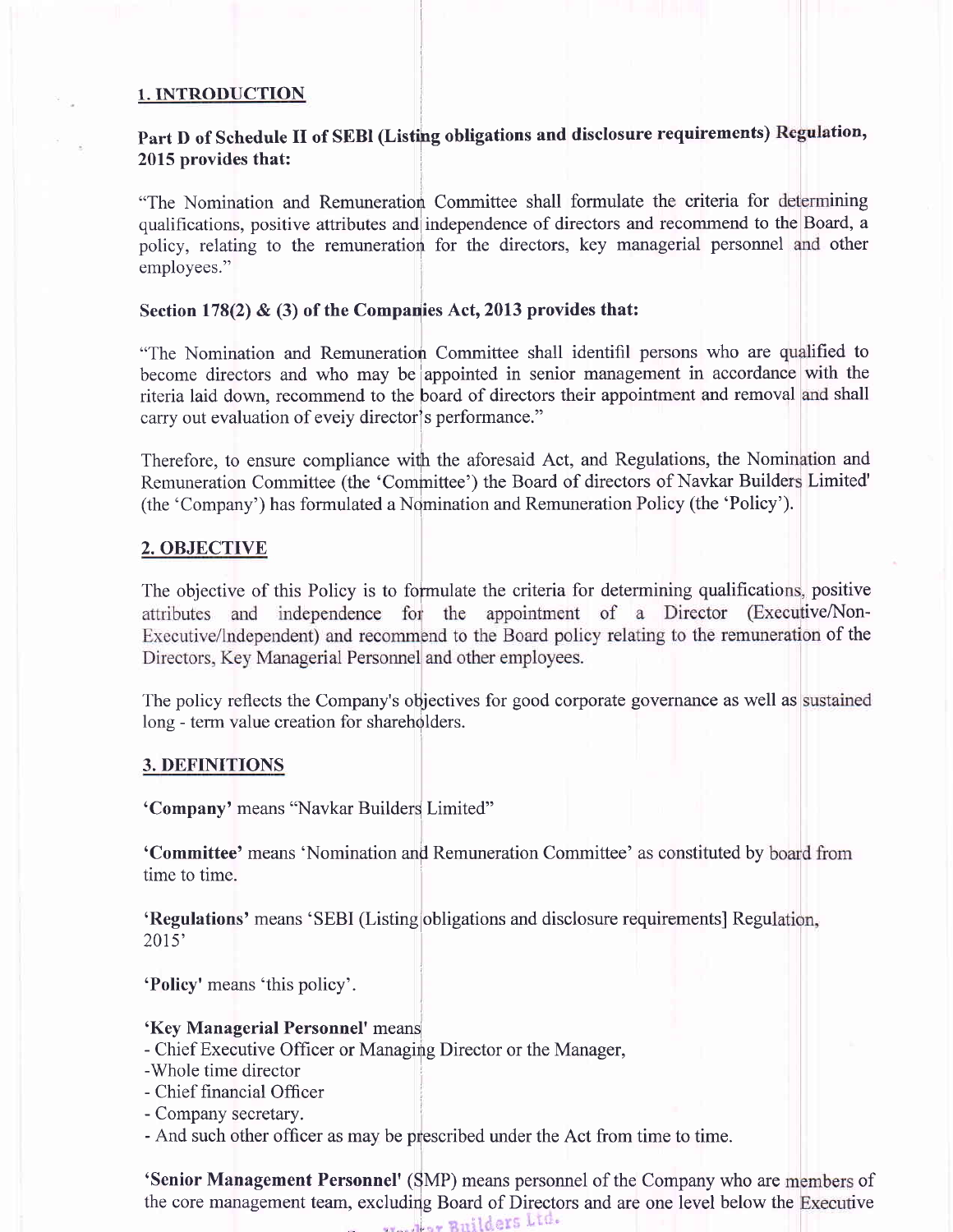Director including Functional Head.

'Remuneration' means any money or its equivalent given or passed to any person for services rendered by him and includes perquisites as defined under the Income-tax Act, 1961.

## **4. APPLICABILITY**

The Nomination and Remuneration Policy applies to the appointment and remuneration of Directors, Key Managerial Personnel and Company's Senior Management and other employees.

This Nomination & Remuneration Policy shall apply to all future employment agreements with members of Company's Senior Management, Key Managerial Personnel and Board of Directors. This Policy shall be of guidance for the Nomination & Remuneration Committee and Board of Directors.

## 5. APPOINTMENT CRITERIA

The Committee shall identify and ascertain the integrity, qualification, expertise and experience of the person for appointment as Director, KMP or at Senior Management level and recommend to the Board his/her appointment.

A person should posses adequate qualification, expertise and experience for the position he/she is considered for appointment. The Committee has discretion to decide whether qualification, expertise and experience possessed by a person are sufficient /satisfactory for the concerned position.

A person to be appointed as a Director should possess impeccable reputation for integrity, deep expertise and insights in sectors/areas relevant to the Company and ability to contribute to the Company's growth.

## **APPOINTMENT OF EXECUTIVE DIRECTOR**

For the purpose of appointment of Executive Directors, the Committee shall identify persons of integrity who possess relevant experience, domain expertise and leadership qualities and also ensure that the incumbent fulfills such other criteria with regard to age and qualifications as laid down under Companies Act or other applicable laws.

## **APPOINTMENT OF NON EXECUTIVE DIRECTORS**

The Non Executive Directors shall be persons of high integrity with relevant expertise and experience so as to have a diverse Board with Directors having expertise in the fields of finance, taxation, law, governance, marketing and general managiment.

## APPOINTMENT OF INDEPENDENT DIRECTORS

In the case of appointment of Independent Directors, the Committee satisfies itself with regard to the independent nature of the Director and considers the incumbent's qualification, expertise and experience in the respective field and diversity of the Board while recommending to the Board the candidature for appointment as Director so as to enable the Board to discharge its function and duties effectively.

The Nomination & Remuneration Committee shall decide whether to extend or continue the term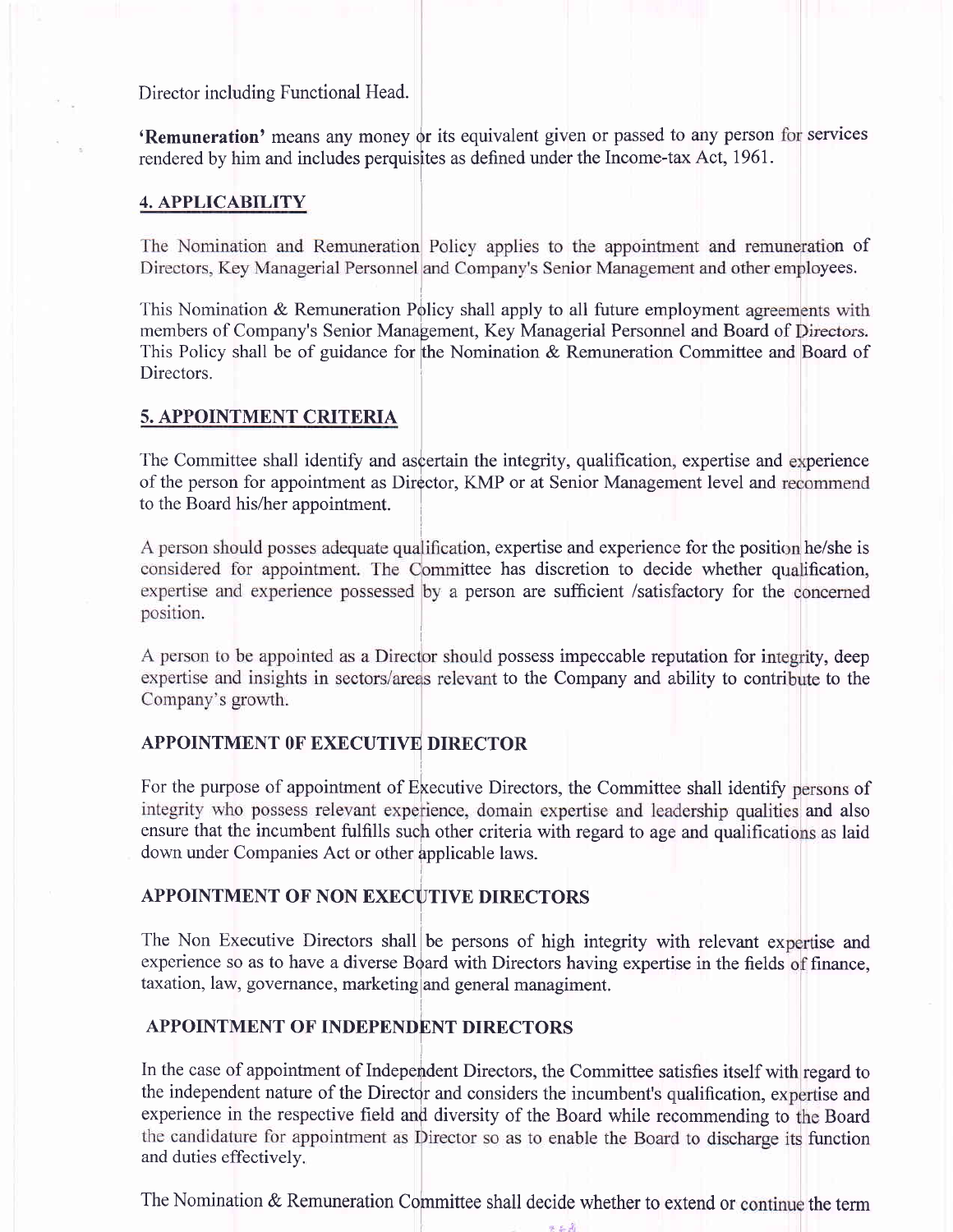of appointment of the independent director, on the basis of report of performance valuation of independent directors. -

## APPOINTMENT OF KMPZSENIOR MANAGEMENT / OTHER EMPLOYEES

- To possess the required qualifications, experience, skills and expertise to effectively discharge their duties and responsibilities.

- To practice and encourage professionalism and transparent working Environment.

- To build teams and carry the team members along for achieving the goals/objectives and corporate mission.

## 6. REMUNERATION OF DIRETORSI KEY MANAGERIAL PERSONNEL & SENIOR **MANAGEMENT**

The guiding principle is that the remuneration and the other terms of employment shall be competitive in order to ensure that the Company can attract and retain competent Executives/ Directors.

The appointment and remuneration of the Managerial Personnel shall be governed by Chapter XIII of the Companies Act, 2013 read with Schedule V and the Rules there under.

#### **Reward Policies**

- Attract and retain: Remuneration packages are designed to attract high caliber executives in a competitive global market and remunerate executives fairly and responsibly. The remuneration shall be competitive and based on the individual responsibilities and performance.

- Motivate and reward: Remuneration is designed to motivate delivery of our key business strategies, create a strong performance orientated environment and reward achievement of meaningful targets over the short-and long-term.

- The principal terms of non-monetary benefits: The Executives will be entitled to customary non-monetary benefits such as company cars and company health care, telephone etc. In addition thereto in individual cases company housing and other benefits may also be offered.

## **Remuneration of Executive Directors**

- The remuneration of the Executive Directors is recommended by the Nomination and Remuneration Committee and subsequently, the Board approves and adopts the same and wherever necessary forwards the same for the approval of the shareholders in the General Meetings of the Company.

- Executive remuneration is evaluated annually against performance and a benchmark of software companies, which in size and function are similar to the Company.

The Total monthly remuneration of Managing Director/Whole-time Director shall be comprised, inter alia, as follows:

- Basic Salary - House Rent Allowance

For, Navkar Builders Ltd.<br>Shalles Director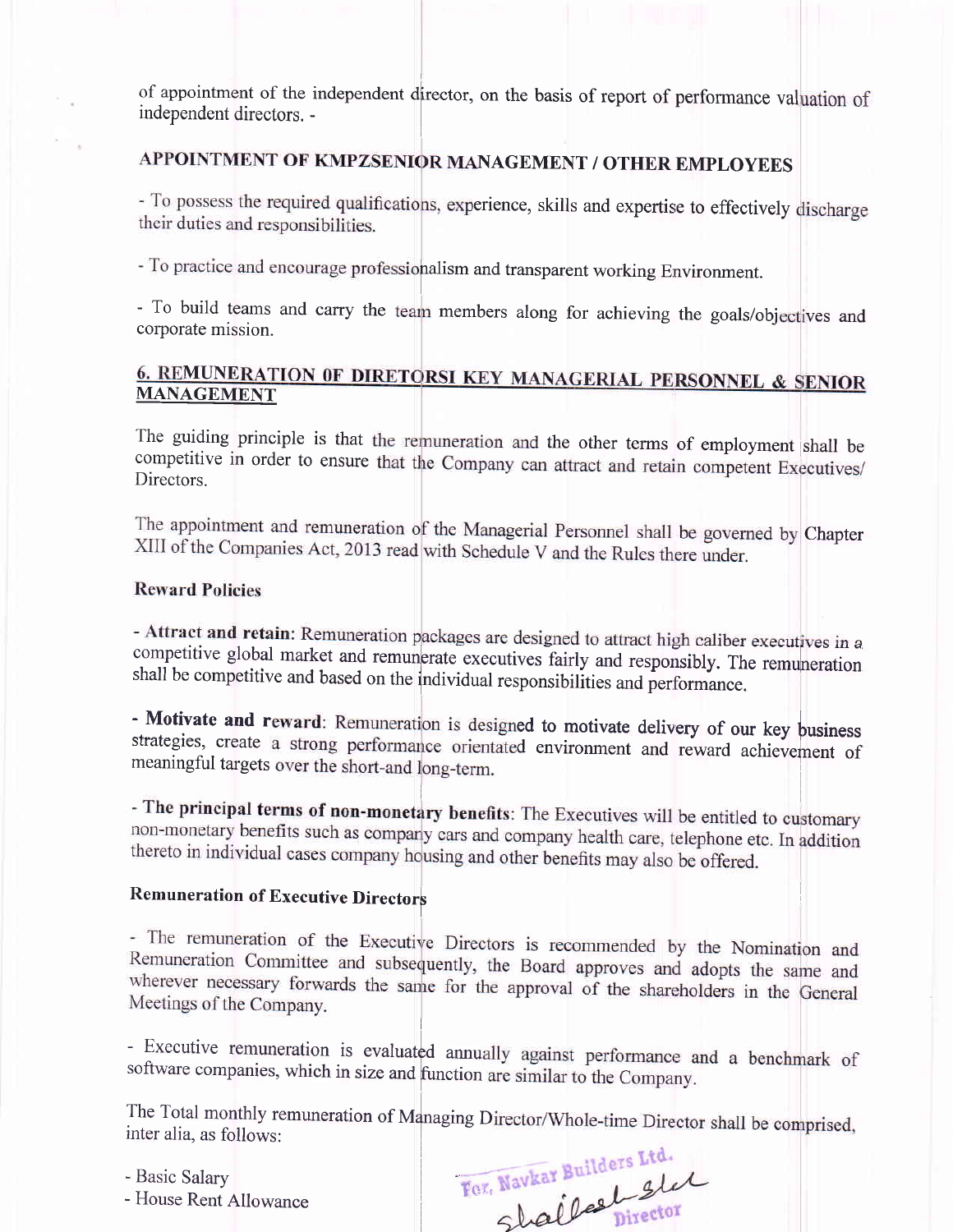- Transport Allowance
- Conveyance Allowance

- Reimbursement of any out of pocket expenses incurred by the Directors in discharge of their functions/duties on behalf of the Company.

#### **Annual Components:**

- Medical reimbursement
- Leave Travel Allowance

## **Remuneration of Non-Executive Directors**

The Non-Executive Directors [NEDs] are paid remuneration by way of Sitting Fees. The Articles of Association of the Company have entrusted the Board of Directors of the Company to decide the remuneration payable to the Non-Executive Directors of the Company within the limits permissible under the Companies Act, 2013 and Rules there under for each meeting of the Board of Directors or Committee Meetings attended by them irrespective of the number of days for which such meeting may continue consecutively.

## **Payment of Sitting Fees**

The Directors may receive Sitting Fees for attending Board meeting as per the provisions of the Companies Act, 2013. The amount of Sitting Fees, as recommend by Nomination and Remuneration Committee and approved by Board of Directors, shall be subject to the limits as per Companies Act, 2013 and rules made there under and any other enactment for the time being in force.

## **Remuneration of KMP and Senior Management Personnel**

While determining the remuneration of Key Managerial Personnel and Senior Management, the following factors are analyzed by the Committee:

- The performance and contributions of Key Managerial Personnel and Senior Management to the growth of the Company, Relative position in the organization and length of service.

- Company's performance and past remuneration paid to KMP/Senior Management.

- Limits prescribed by any Acts, rules or regulations.

## **Remuneration of Other employees**

Apart from the Directors, KMPs and Senior Management Personnel, the remuneration for rest of the employees is determined on the basis of the role and position of the individual employee, including professional experience, responsibility, job complexity and market conditions.

The various remuneration components, basic salary, allowances, perquisites etc. may be combined to ensure an appropriate and balanced remuneration package.

The annual increments to the remuneration paid to the employees shall be determined based on the appraisal carried out by the HODs of various departments. Decision on Annual Increments shall be made on the basis of this appraisal

## **7. POLICY REVIEW**

For, Navkar Builders Ltd.<br>Shoellsl Blue